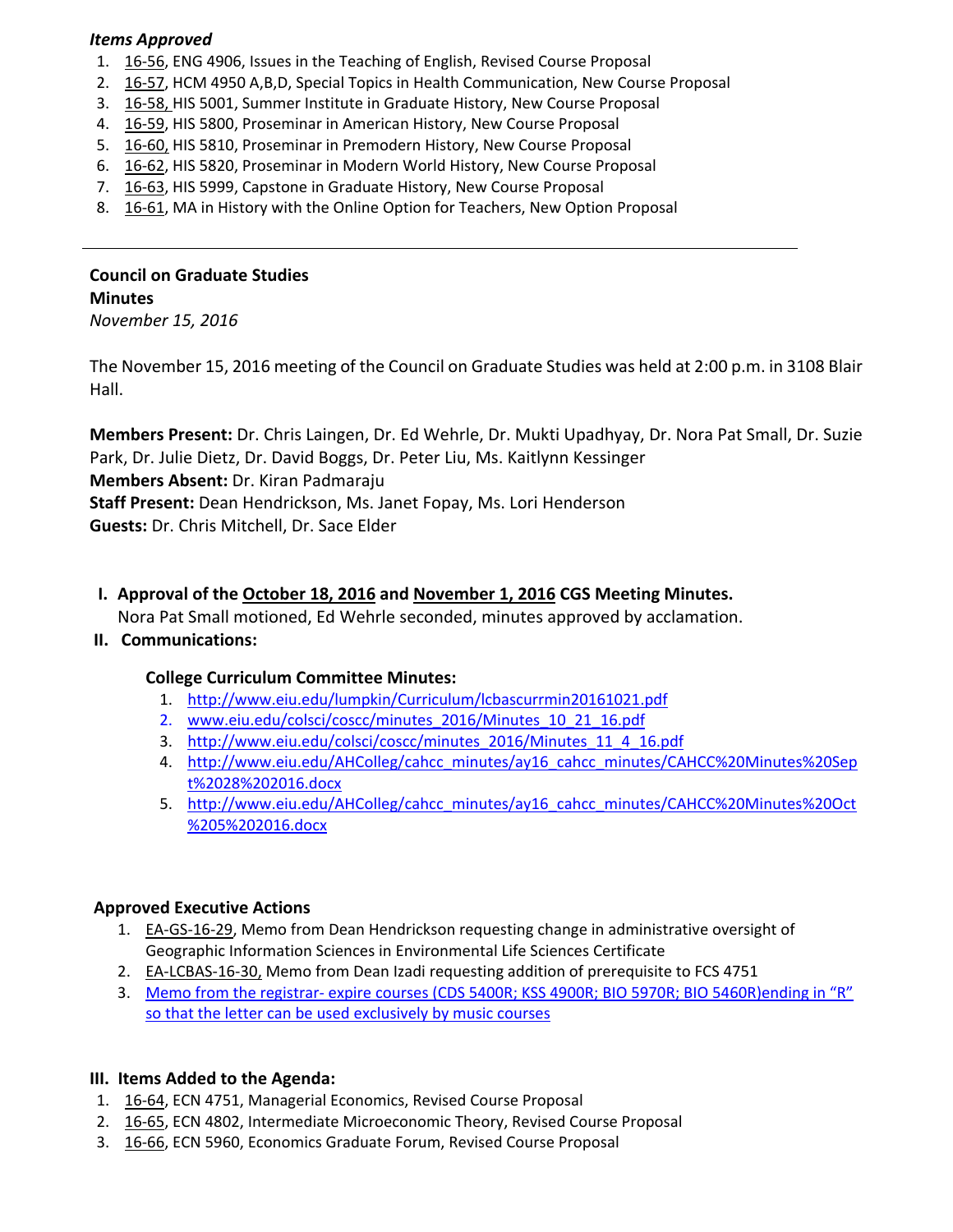#### **IV. Items Acted Upon:**

1. 16‐[56,](http://castle.eiu.edu/eiucgs/currentagendaitems/agenda16-56.pdf) ENG 4906, Issues in the Teaching of English, Revised Course Proposal

Request for course to be added for online mode of delivery. Council approved unanimously.

2. 16-[57,](http://castle.eiu.edu/eiucgs/currentagendaitems/agenda16-57.pdf) HCM 4950 A,B,D, Special Topics in Health Communication, New Course Proposal. Effective Fall 2017. Julie Dietz presented and council approved unanimously.

(3‐0‐3) HCM 5880 A,B,D ‐ Special Topics in Health Communication This course will examine contemporary issues in Health Communication to allow students the opportunity to study topics of special interest and/or timeliness not ordinarily covered in traditional courses. Prerequisite(s): HCM 2910

3. 16‐[58,](http://castle.eiu.edu/eiucgs/currentagendaitems/agenda16-58.pdf) HIS 5001, Summer Institute in Graduate History, New Course Proposal. Effective Summer 2017. Sace Elder presented and council approved unanimously.

(1‐0‐1) HIS 5001 ‐ Summer Institute in Graduate History

Introduction to the methods and fields of historical research. Prerequisite(s): none

4. 16-[59,](http://castle.eiu.edu/eiucgs/currentagendaitems/agenda16-59.pdf) HIS 5800, Proseminar in American History, New Course Proposal. Effective Summer 2018. Sace Elder presented and council approved unanimously.

(3‐0‐3) HIS 5800 ‐ Proseminar in American History

Introduction to major problems and historiographical debates in American history through analytical reading, critical analysis, and expository writing. The course offers broad preparation for the MA comprehensive examination in the field of American History. Prerequisite(s): Admission to the M.A. in History program

5. 16-[60,](http://castle.eiu.edu/eiucgs/currentagendaitems/agenda16-60.pdf) HIS 5810, Proseminar in Premodern History, New Course Proposal. Effective Fall 2018. Sace Elder presented and council approved unanimously.

(3‐0‐3) HIS 5810 ‐ Proseminar in Premodern History

Introduction to major problems and historiographical debates in premodern world history up to 1700. The course offers broad preparation for the MA comprehensive examination in the field of premodern world history. Prerequisite(s): None

6. 16‐[62,](http://castle.eiu.edu/eiucgs/currentagendaitems/agenda16-62.pdf) HIS 5820, Proseminar in Modern World History, New Course Proposal. Effective Spring 2019. Sace Elder presented and council approved unanimously.

> (3‐0‐3) HIS 5820 ‐ Proseminar in Modern World History Introduction to major problems and historiographical debates in modern world history since 1700. The course offers broad preparation for the MA comprehensive examination in the field of modern world history. Prerequisite(s): None

7. 16-[63,](http://castle.eiu.edu/eiucgs/currentagendaitems/agenda16-63.pdf) HIS 5999, Capstone in Graduate History, New Course Proposal. Effective Summer 2020. Sace Elder presented and council approved unanimously.

(1‐0‐1) HIS 5999 ‐ Capstone in Graduate History

Capstone will be a directed study in which students synthesize and summarize the significant developments in US, premodern, and modern world history and the corresponding historiography and develop their own interpretations within these fields. Prerequisite(s): None

8. 16-[61,](http://castle.eiu.edu/eiucgs/currentagendaitems/agenda16-61.pdf) MA in History with the Online Option for Teachers, New Option Proposal. Sace Elder presented and council approved unanimously.

2